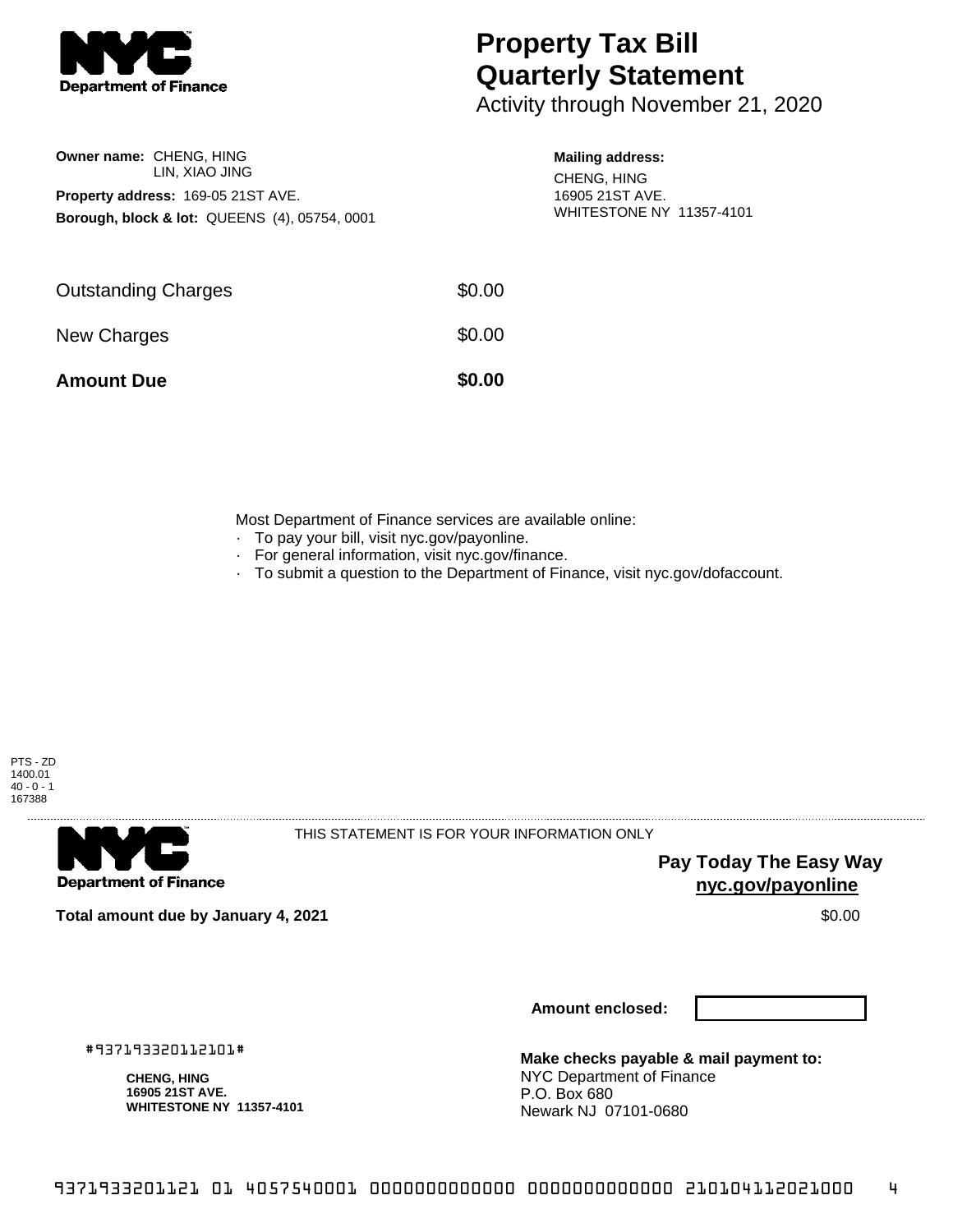

| <b>Previous Charges</b>                                      |                      |                 | Amount                         |
|--------------------------------------------------------------|----------------------|-----------------|--------------------------------|
| Total previous charges including interest and payments       |                      |                 | \$0.00                         |
| <b>Current Charges</b>                                       | <b>Activity Date</b> | <b>Due Date</b> | Amount                         |
| Finance-Property Tax<br>Adopted Tax Rate<br>Payment Adjusted | 01/01/2021           | 01/01/2021      | \$0.00<br>$$-32.54$<br>\$32.54 |
| <b>Total current charges</b>                                 |                      |                 | \$0.00                         |
| <b>Tax Year Charges Remaining</b>                            | <b>Activity Date</b> | Due Date        | <b>Amount</b>                  |
| Finance-Property Tax<br>Adopted Tax Rate                     |                      | 04/01/2021      | \$0.00<br>$$-32.54$            |
| <b>Early Payment Discount</b><br>Payment Adjusted            | 01/01/2021           | 04/01/2021      | \$0.32<br>\$32.22              |
| Total tax year charges remaining                             |                      |                 | \$0.00                         |
| <b>Overpayments/Credits</b>                                  | <b>Activity Date</b> | <b>Due Date</b> | Amount                         |
| <b>Credit Balance</b>                                        |                      | 07/01/2020      | $$-64.76$                      |
| Total overpayments/credits remaining on account              |                      |                 | \$64.76                        |

You must apply for a refund or a transfer of credits resulting from overpayments within six years of the date of **the overpayment or credit. Please note that overpayments and credits are automatically applied to unpaid taxes.**

## **Home banking payment instructions:**

- 1. **Log** into your bank or online bill pay website.
- 2. **Add** the new payee: NYC DOF Property Tax. Enter your account number, which is your boro, block and lot, as it appears here: 4-05754-0001 . You may also need to enter the address for the Department of Finance. The address is P.O. Box 680, Newark NJ 07101-0680.
- 3. **Schedule** your online payment using your checking or savings account.

## **Did Your Mailing Address Change?** If so, please visit us at **nyc.gov/changemailingaddress** or call **311.**

When you provide a check as payment, you authorize us either to use information from your check to make a one-time electronic fund transfer from your account or to process the payment as a check transaction.